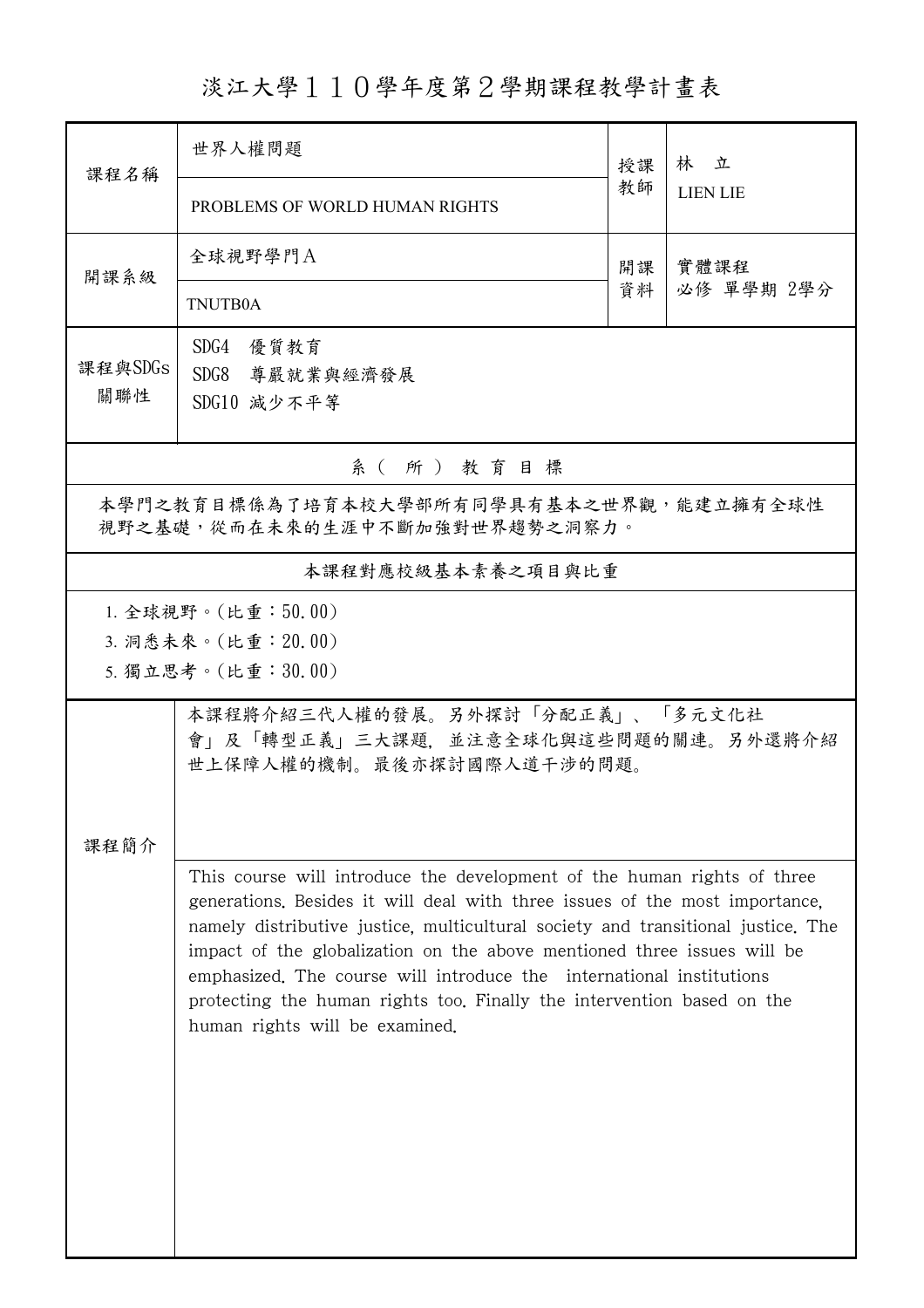## 本課程教學目標與認知、情意、技能目標之對應

將課程教學目標分別對應「認知(Cognitive)」、「情意(Affective)」與「技能(Psychomotor)」 的各目標類型。

一、認知(Cognitive):著重在該科目的事實、概念、程序、後設認知等各類知識之學習。

二、情意(Affective):著重在該科目的興趣、倫理、態度、信念、價值觀等之學習。

三、技能(Psychomotor):著重在該科目的肢體動作或技術操作之學習。

| 序<br>號         | 教學目標(中文)                                                                                                                                        |                                     |                      | 教學目標(英文)                                                                                                                                                                                                                                                                                                                                                                                                                                                                                                          |                   |  |  |
|----------------|-------------------------------------------------------------------------------------------------------------------------------------------------|-------------------------------------|----------------------|-------------------------------------------------------------------------------------------------------------------------------------------------------------------------------------------------------------------------------------------------------------------------------------------------------------------------------------------------------------------------------------------------------------------------------------------------------------------------------------------------------------------|-------------------|--|--|
|                | 1學生可了解人權的完整內涵及來<br>由 2學生可了解當代最重要的人權<br>問題及其與全球化的關係 3學生可<br>了解當今國際上保障人權的文件及<br>機構 4學生可了解人權作為國際干<br>涉的理由所引起的爭議 5學生可了<br>解不同民族文化與今日普遍人權價<br>值衝突的問題 |                                     |                      | Students can understand the complete contents of<br>human rights 2 Students can understand the issues<br>of human rights of the most importance as well as<br>their relationship with the globalization. 3 Students<br>can understand the current international institutions<br>protecting the human rights. 4 Students can<br>understand the disputes over the intervention based<br>on human rights. 5 Students can understand the<br>conflict between the human rights and the<br>traditional values of folks. |                   |  |  |
|                |                                                                                                                                                 |                                     |                      | 教學目標之目標類型、核心能力、基本素養教學方法與評量方式                                                                                                                                                                                                                                                                                                                                                                                                                                                                                      |                   |  |  |
| 序號             | 目標類型                                                                                                                                            | 院、系 $(\hbox{\tt m})$<br>核心能力   基本素養 | 校級                   | 教學方法                                                                                                                                                                                                                                                                                                                                                                                                                                                                                                              | 評量方式              |  |  |
| 1              | 認知                                                                                                                                              |                                     | 135                  | 講述、討論                                                                                                                                                                                                                                                                                                                                                                                                                                                                                                             | 測驗、討論(含課<br>堂、線上) |  |  |
|                | 授課進度表                                                                                                                                           |                                     |                      |                                                                                                                                                                                                                                                                                                                                                                                                                                                                                                                   |                   |  |  |
| 週<br>欤         | 日期起訖                                                                                                                                            |                                     |                      | 內 容 (Subject/Topics)                                                                                                                                                                                                                                                                                                                                                                                                                                                                                              | 備註                |  |  |
| $\mathbf{1}$   | $111/02/21$ ~<br>111/02/25                                                                                                                      | 古典西洋人權思想史                           |                      |                                                                                                                                                                                                                                                                                                                                                                                                                                                                                                                   |                   |  |  |
| $\overline{2}$ | $111/02/28$ ~<br>111/03/04                                                                                                                      | 第一代人權的爭取、實現及重要相關典章                  |                      |                                                                                                                                                                                                                                                                                                                                                                                                                                                                                                                   |                   |  |  |
| 3              | $111/03/07$ ~<br>111/03/11                                                                                                                      | 第二代人權的思想基礎、發展及重要相關典章                |                      |                                                                                                                                                                                                                                                                                                                                                                                                                                                                                                                   |                   |  |  |
|                | $111/03/14$ ~<br>111/03/18                                                                                                                      |                                     | 第三代人權的思想基礎、發展及重要相關典章 |                                                                                                                                                                                                                                                                                                                                                                                                                                                                                                                   |                   |  |  |
| 5              | $111/03/21$ ~<br>111/03/25                                                                                                                      | 分配正義                                |                      |                                                                                                                                                                                                                                                                                                                                                                                                                                                                                                                   |                   |  |  |
| 6              | $111/03/28$ ~<br>111/04/01                                                                                                                      | 多元文化社會                              |                      |                                                                                                                                                                                                                                                                                                                                                                                                                                                                                                                   |                   |  |  |
| 7              | $111/04/04$ ~<br>111/04/08                                                                                                                      | 轉型正義                                |                      |                                                                                                                                                                                                                                                                                                                                                                                                                                                                                                                   |                   |  |  |
| 8              | $111/04/11$ ~<br>111/04/15                                                                                                                      | 全球化對政治、經濟、社會的衝擊                     |                      |                                                                                                                                                                                                                                                                                                                                                                                                                                                                                                                   |                   |  |  |
| 9              | $111/04/18$ ~<br>111/04/22                                                                                                                      | 全球化對政治、經濟、社會的衝擊                     |                      |                                                                                                                                                                                                                                                                                                                                                                                                                                                                                                                   |                   |  |  |
| 10             | $111/04/25$ ~<br>111/04/29                                                                                                                      | 期中考試週                               |                      |                                                                                                                                                                                                                                                                                                                                                                                                                                                                                                                   |                   |  |  |
| 11             | $111/05/02$ ~<br>111/05/06                                                                                                                      | 歐洲人權公約及歐洲人權法院                       |                      |                                                                                                                                                                                                                                                                                                                                                                                                                                                                                                                   |                   |  |  |